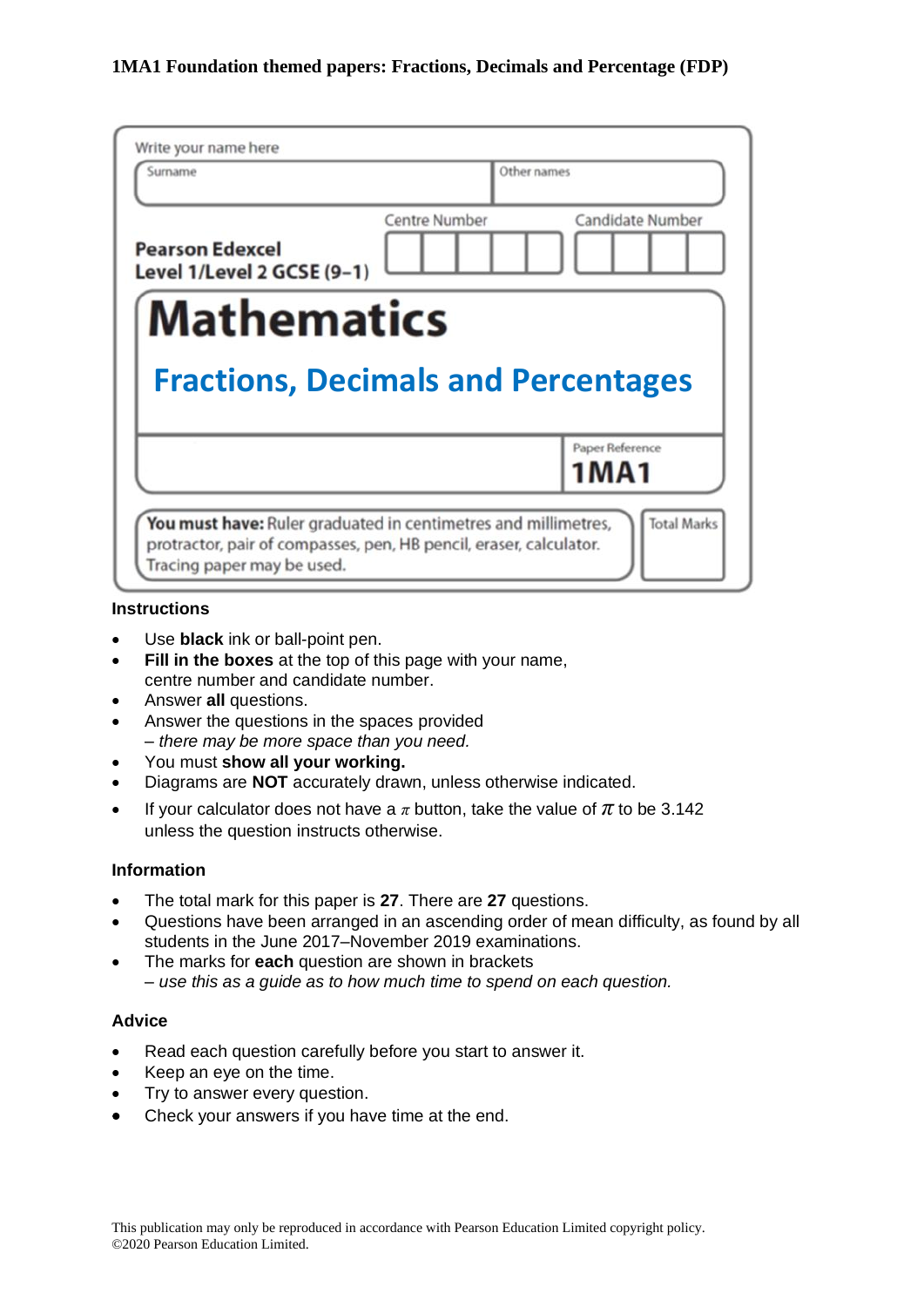**\_\_\_\_\_\_\_\_\_\_\_\_\_\_\_\_\_\_\_\_\_\_\_\_\_\_\_\_\_\_\_\_\_\_\_\_\_\_\_\_\_\_\_\_\_\_\_\_\_\_\_\_\_\_\_\_\_\_\_\_\_\_\_\_\_\_\_\_\_\_\_\_\_\_\_**

| 1 |  |  | Write 0.23 as a percentage. |
|---|--|--|-----------------------------|
|---|--|--|-----------------------------|

....................................................... %

**(Total for Question 1 is 1 mark)**

**2** Write 0.73 as a percentage. ....................................................... % **(Total for Question 2 is 1 mark) \_\_\_\_\_\_\_\_\_\_\_\_\_\_\_\_\_\_\_\_\_\_\_\_\_\_\_\_\_\_\_\_\_\_\_\_\_\_\_\_\_\_\_\_\_\_\_\_\_\_\_\_\_\_\_\_\_\_\_\_\_\_\_\_\_\_\_\_\_\_\_\_\_\_\_ 3** Write  $\frac{9}{16}$  $\frac{1}{10}$  as a decimal. ....................................................... (**Total for Question 3 is 1 mark**) **\_\_\_\_\_\_\_\_\_\_\_\_\_\_\_\_\_\_\_\_\_\_\_\_\_\_\_\_\_\_\_\_\_\_\_\_\_\_\_\_\_\_\_\_\_\_\_\_\_\_\_\_\_\_\_\_\_\_\_\_\_\_\_\_\_\_\_\_\_\_\_\_\_\_ 4** Write 0.31 as a fraction. ....................................................... **(Total for Question 4 is 1 mark) \_\_\_\_\_\_\_\_\_\_\_\_\_\_\_\_\_\_\_\_\_\_\_\_\_\_\_\_\_\_\_\_\_\_\_\_\_\_\_\_\_\_\_\_\_\_\_\_\_\_\_\_\_\_\_\_\_\_\_\_\_\_\_\_\_\_\_\_\_\_\_\_\_\_\_ 5** Write 19% as a fraction. ....................................................... **(Total for Question 5 is 1 mark) \_\_\_\_\_\_\_\_\_\_\_\_\_\_\_\_\_\_\_\_\_\_\_\_\_\_\_\_\_\_\_\_\_\_\_\_\_\_\_\_\_\_\_\_\_\_\_\_\_\_\_\_\_\_\_\_\_\_\_\_\_\_\_\_\_\_\_\_\_\_\_\_\_\_\_ 6** Write 0.7 as a fraction. .......................................................

**(Total for Question 6 is 1 mark)**

**\_\_\_\_\_\_\_\_\_\_\_\_\_\_\_\_\_\_\_\_\_\_\_\_\_\_\_\_\_\_\_\_\_\_\_\_\_\_\_\_\_\_\_\_\_\_\_\_\_\_\_\_\_\_\_\_\_\_\_\_\_\_\_\_\_\_\_\_\_\_\_\_\_\_\_**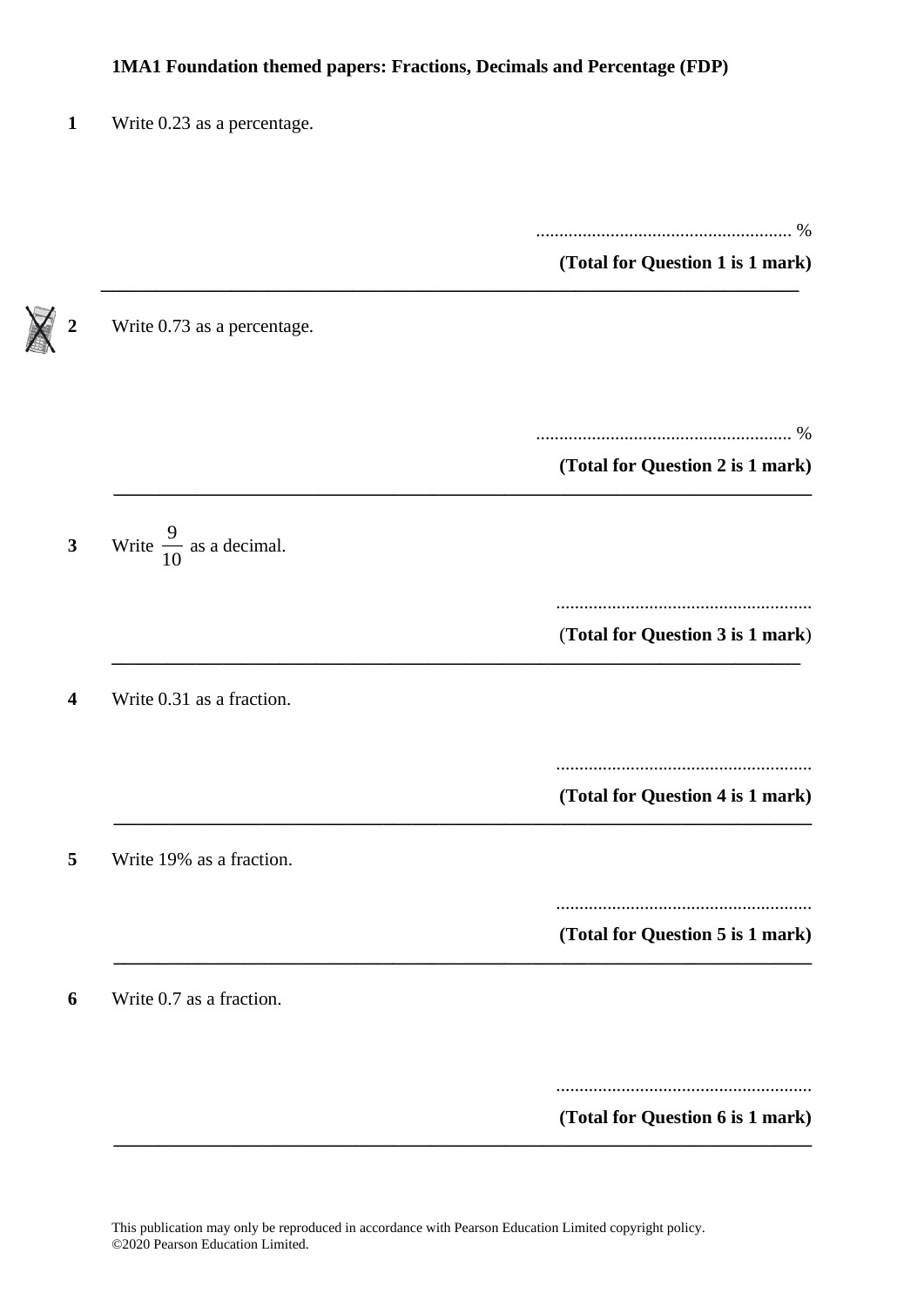| Write 15% as a decimal.             |                                   |
|-------------------------------------|-----------------------------------|
|                                     | (Total for Question 7 is 1 mark)  |
| Write $\frac{7}{100}$ as a decimal. |                                   |
|                                     | (Total for Question 8 is 1 mark)  |
| Write 0.75 as a fraction.           |                                   |
|                                     | (Total for Question 9 is 1 mark)  |
| Write 20% as a fraction.            |                                   |
|                                     |                                   |
|                                     | (Total for Question 10 is 1 mark) |
| Write 0.6 as a percentage.          |                                   |
|                                     |                                   |
|                                     | (Total for Question11 is 1 mark)  |
|                                     |                                   |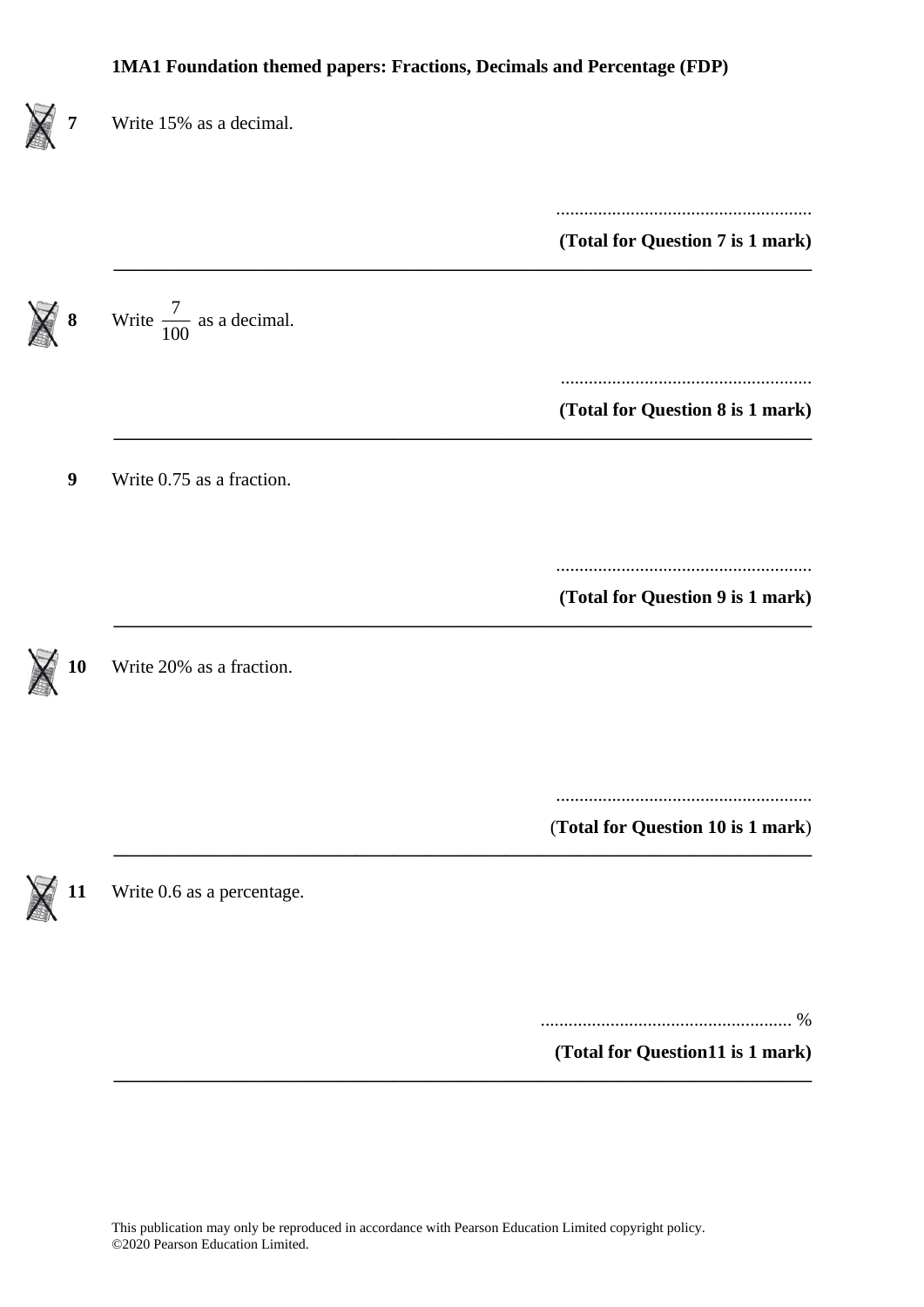**\_\_\_\_\_\_\_\_\_\_\_\_\_\_\_\_\_\_\_\_\_\_\_\_\_\_\_\_\_\_\_\_\_\_\_\_\_\_\_\_\_\_\_\_\_\_\_\_\_\_\_\_\_\_\_\_\_\_\_\_\_\_\_\_\_\_\_\_\_\_\_\_\_\_\_**

**\_\_\_\_\_\_\_\_\_\_\_\_\_\_\_\_\_\_\_\_\_\_\_\_\_\_\_\_\_\_\_\_\_\_\_\_\_\_\_\_\_\_\_\_\_\_\_\_\_\_\_\_\_\_\_\_\_\_\_\_\_\_\_\_\_\_\_\_\_\_\_\_\_\_\_**

**\_\_\_\_\_\_\_\_\_\_\_\_\_\_\_\_\_\_\_\_\_\_\_\_\_\_\_\_\_\_\_\_\_\_\_\_\_\_\_\_\_\_\_\_\_\_\_\_\_\_\_\_\_\_\_\_\_\_\_\_\_\_\_\_\_\_\_\_\_\_\_\_\_\_**

**\_\_\_\_\_\_\_\_\_\_\_\_\_\_\_\_\_\_\_\_\_\_\_\_\_\_\_\_\_\_\_\_\_\_\_\_\_\_\_\_\_\_\_\_\_\_\_\_\_\_\_\_\_\_\_\_\_\_\_\_\_\_\_\_\_\_\_\_\_\_\_\_\_\_\_**



.......................................................%

**(Total for Question 12 is 1 mark)**

**13** Write 3% as a fraction.

....................................................... **(Total for Question 13 is 1 mark)**

**14** Write  $\frac{4}{\pi}$  $\frac{1}{50}$  as a percentage.

......................................................%

**(Total for Question 3 is 1 mark) \_\_\_\_\_\_\_\_\_\_\_\_\_\_\_\_\_\_\_\_\_\_\_\_\_\_\_\_\_\_\_\_\_\_\_\_\_\_\_\_\_\_\_\_\_\_\_\_\_\_\_\_\_\_\_\_\_\_\_\_\_\_\_\_\_\_\_\_\_\_\_\_\_\_\_**

**15** Write  $\frac{4}{5}$  $\frac{1}{5}$  as a percentage.

.......................................................%

(**Total for Question 15 is 1 mark**)

**16** Write the fraction  $\frac{28}{70}$  $\frac{20}{70}$  in its simplest form.

> ....................................................... **(Total for Question 16 is 1 mark)**

This publication may only be reproduced in accordance with Pearson Education Limited copyright policy. ©2020 Pearson Education Limited.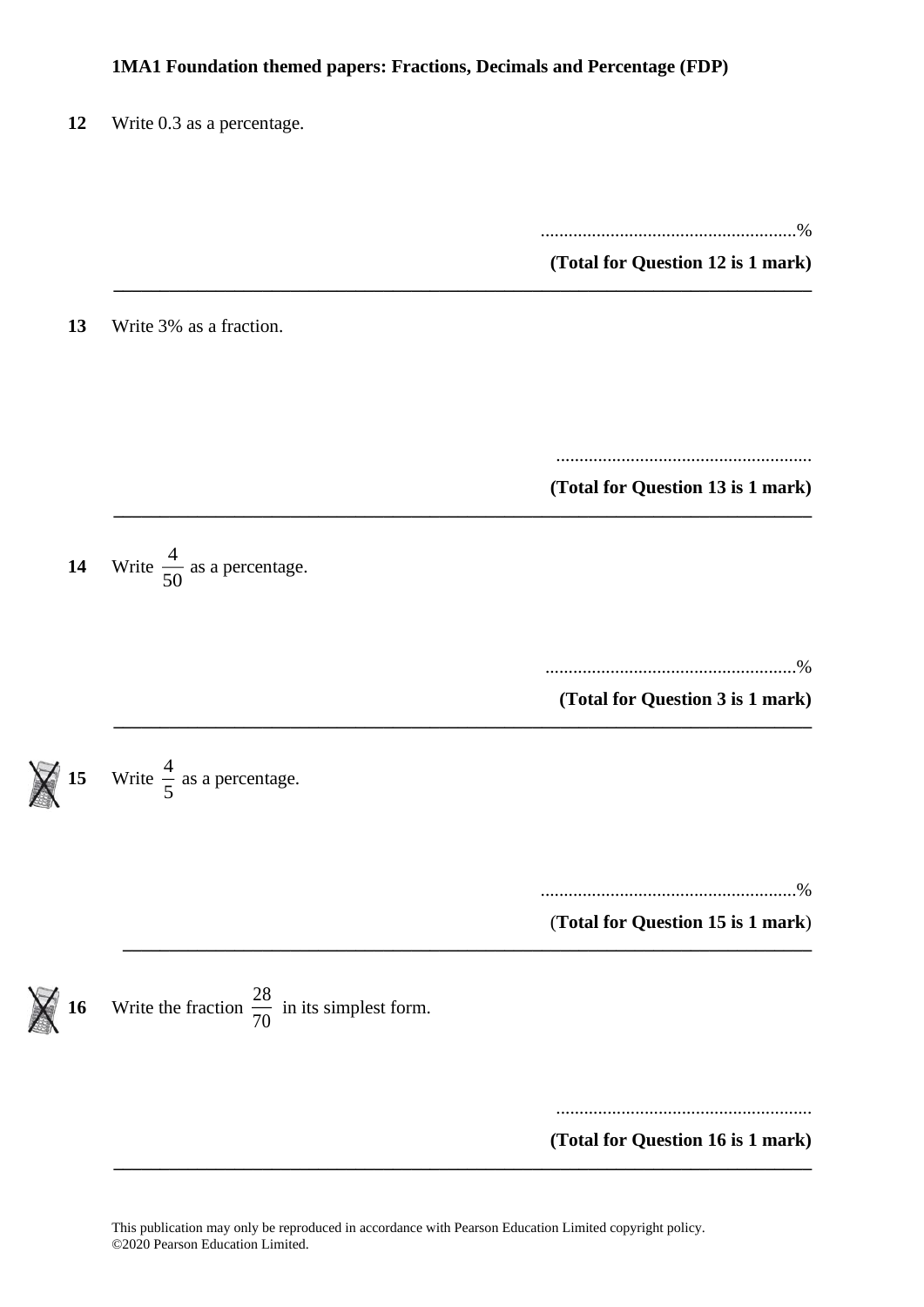| 17 <sub>17</sub> | Write $\frac{6}{15}$ as a fraction in its simplest form. |                                  |
|------------------|----------------------------------------------------------|----------------------------------|
|                  |                                                          | (Total for Question 5 is 1 mark) |
| 18               | Write $\frac{3}{100}$ as a decimal.                      |                                  |
|                  |                                                          | (Total for Question 2 is 1 mark) |
| 19               | Write 0.2 as a percentage.                               |                                  |
|                  |                                                          | (Total for Question 1 is 1 mark) |
| 20               | Write 8% as a decimal.                                   |                                  |
|                  |                                                          | (Total for Question 2 is 1 mark) |
| 21               | Write 27% as a fraction.                                 |                                  |
|                  |                                                          | (Total for Question 2 is 1 mark) |
| 22               | Write 0.09 as a fraction.                                |                                  |
|                  |                                                          | (Total for Question 3 is 1 mark) |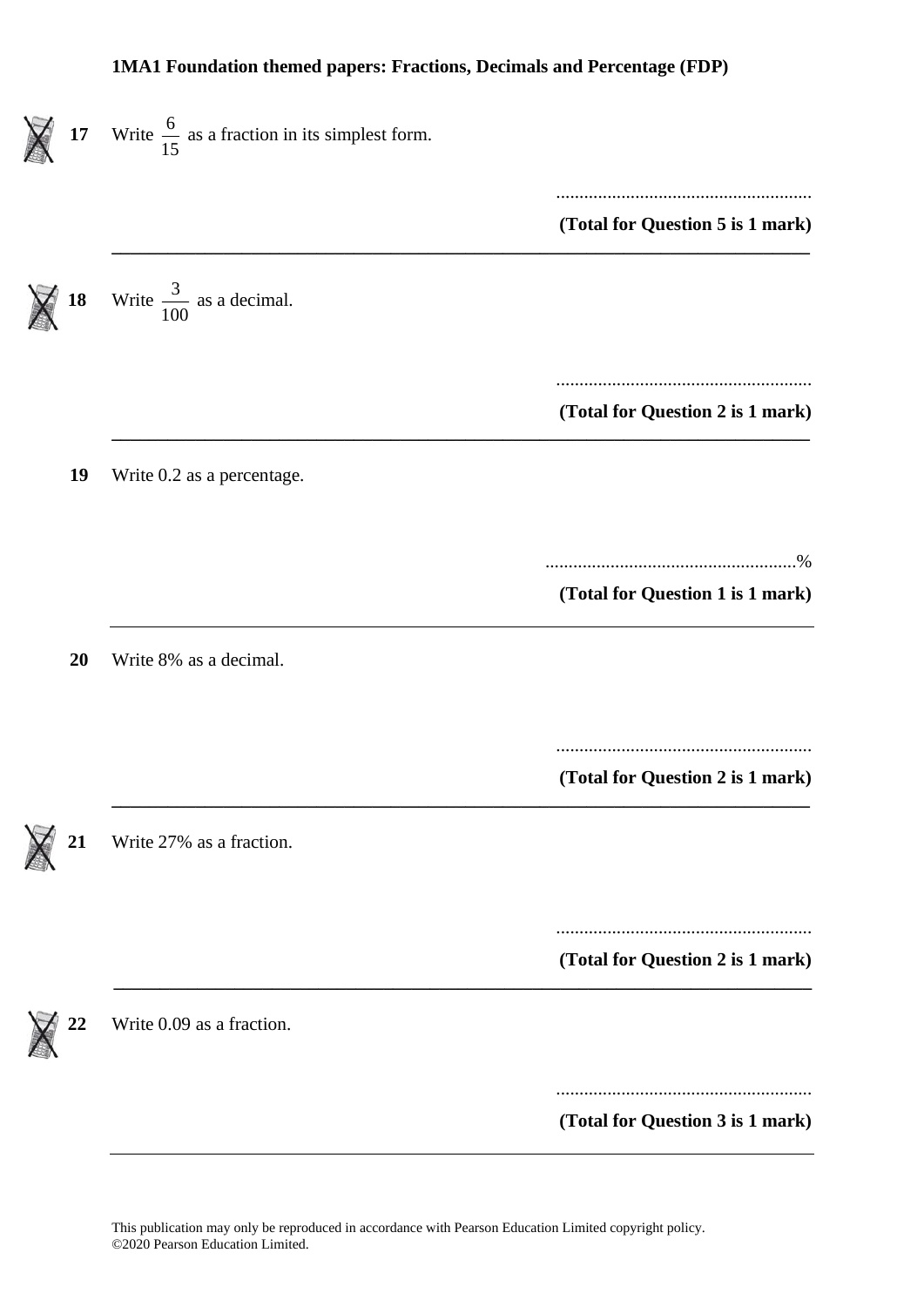**23** 60% of the students at a school walk to school.

Work out the percentage of the students who do **not** walk to school.

.......................................................%

**(Total for Question 1 is 1 mark)**

24 Write  $\frac{1}{5}$  $\frac{1}{5}$  as a decimal.

> ....................................................... **(Total for Question 4 is 1 mark)**

**25** Here is a list of fractions.

$$
\frac{5}{15} \quad \frac{7}{21} \quad \frac{9}{30} \quad \frac{15}{45}
$$

**\_\_\_\_\_\_\_\_\_\_\_\_\_\_\_\_\_\_\_\_\_\_\_\_\_\_\_\_\_\_\_\_\_\_\_\_\_\_\_\_\_\_\_\_\_\_\_\_\_\_\_\_\_\_\_\_\_\_\_\_\_\_\_\_\_\_\_\_\_\_\_\_\_\_\_**

**\_\_\_\_\_\_\_\_\_\_\_\_\_\_\_\_\_\_\_\_\_\_\_\_\_\_\_\_\_\_\_\_\_\_\_\_\_\_\_\_\_\_\_\_\_\_\_\_\_\_\_\_\_\_\_\_\_\_\_\_\_\_\_\_\_\_\_\_\_\_\_\_\_\_\_**

One of these fractions is **not** equivalent to  $\frac{1}{2}$ 3

3 9

Which fraction?

.......................................................

**(Total for Question 3 is 1 mark)**

**26** Write  $\frac{7}{10}$  $\frac{7}{6}$  as a percentage.

......................................... %

**(Total for Question 2 is 1 mark)**